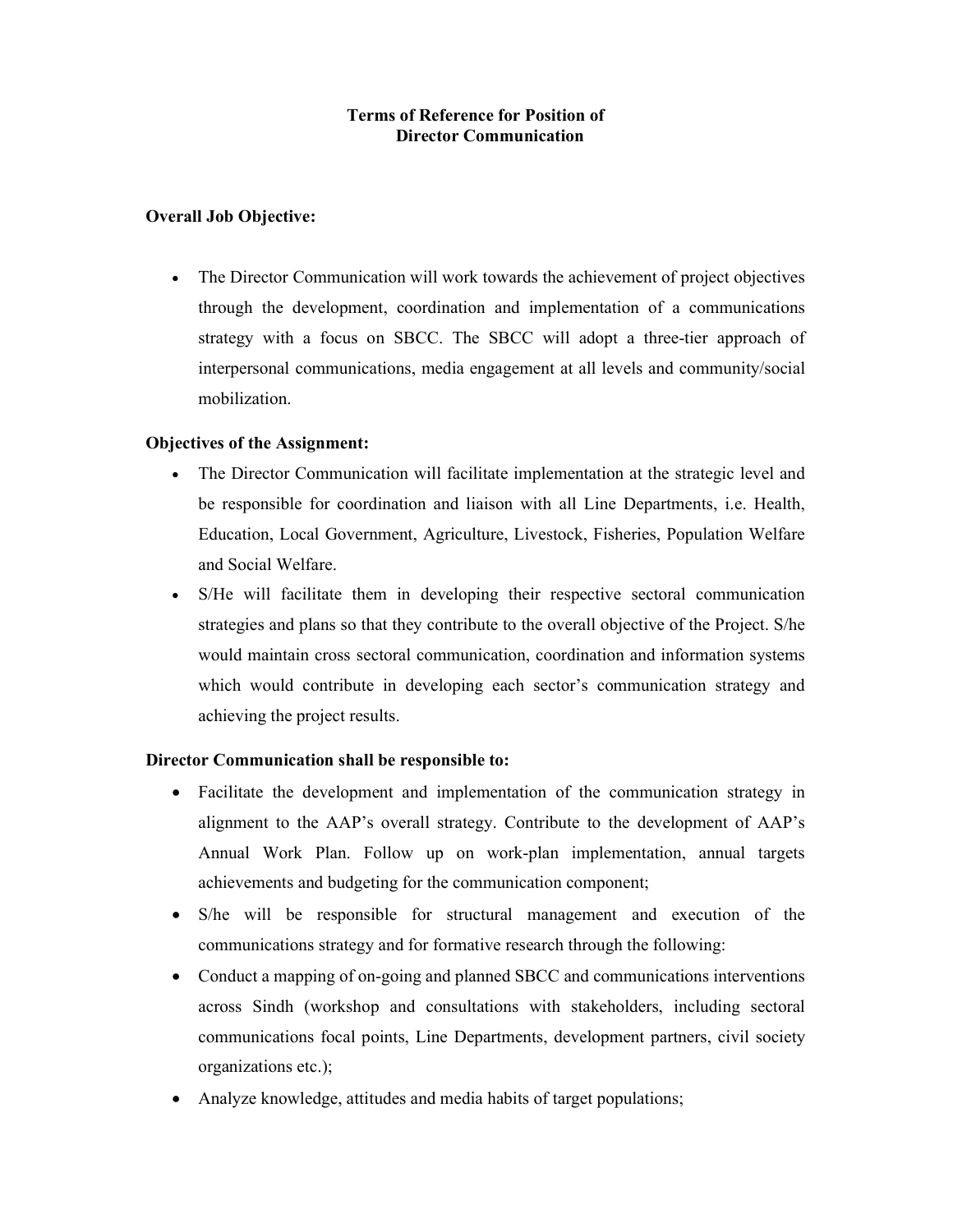- Undertake a situation analysis and identification of influencing factors (tools include field trips, focus group discussions, observation checklists, key informant interviews etc.);
- Conduct a literature review of the prevalence of stunting across Sindh, relevant data and emerging issues;
- Facilitate the identification of primary (most affected and at risk) and secondary Audiences (influencers of primary audience: family, health workers, community, service providers, etc.) and prioritization of audience segments;
- Assess communication capacity, potential resources and SWOT analysis within the current environment.
- The Director Communication main task is to develop a comprehensive, integrated and overarching communication strategy which forms the lynchpin of all sector-based strategies and interventions. S/he will facilitate and oversee implementation of the strategy.

 In this regard, s/he will work closely with Line Departments with guidance from senior management at the Secretariat.

- To build relationship with media, civil society, development partners and all key actors working on stunting in Sindh
- A coordination hub for all sector-specific communication intervention, including quality control of outreach material to ensure that all products have consistent branding and messaging.
- The Director will also advise senior management and leadership on program related outreach and enhance capacity among communication staff working in component sectors.

## The Communication Director will also:

- Develop a comprehensive strategy and brand with clearly defined objectives, audiences, tools and an actionable and costed work plan;
- Facilitate the development of communication tools required for the strategy Lead the implementation of the strategy and work for effective operationalization;
- Review and evaluate the efficacy and effectiveness of on-going communication interventions and measure impact;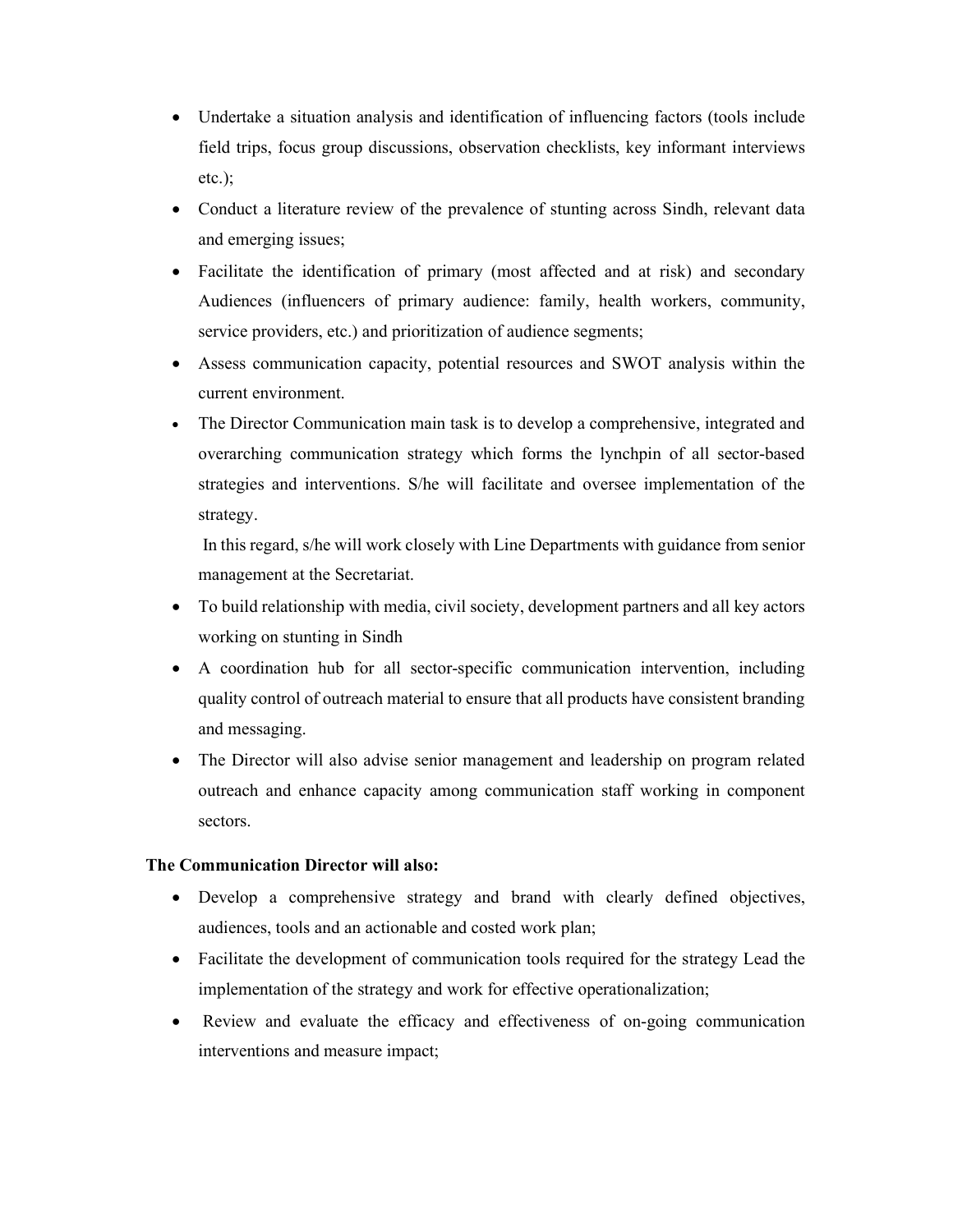- Work in close collaboration with the monitoring and evaluation function of the project and share beneficiary feedback and other such relevant information to advise the direction of implementation and course correction;
- Prepare project briefs, beneficiary testimonials, photos and beneficiary focused stories (video and written) and result-oriented reports as part of the overall outreach through all media channels, including on-line media.
- Conduct any other function and responsibility, which may be assigned by the PCN.
- The Director Communication will not act as a freelancer, will not become part of any media associations, will not become part of any media associations, will not engage himself in any kind of oral or written communication to the media houses , unless directed from the competent authority in written form.

## Institutional Arrangements and Reporting:

The Director Communication shall be reporting to the Program Coordinator Nutrition for AAP on a day to day basis through submission of regular updates/reports.Her/his office would be established in the premises of Task Force Secretariat where s/he would perform her/his assigned duties.

### Qualifications:

 At least master's degree in communication and Science related to Mass media Communication. Social behavior Change, Interpersonal Communication, and other related Discipline from HEC recognized local or foreign university.

### Experience:

 At least 08 years or more working experience in implementing and managing Nutrition , Public Health , Development , or Related sectors 'communication Programs .He/She should have solid knowledge of communication methods and approaches , interpersonal as well as mass media communication .

### Skills:

- The candidates should have strong communication skills and proven record of achieving results as documents in citations of various successful projects /work results.
- Demonstrated proficiency in communication skills.

### Contract Period